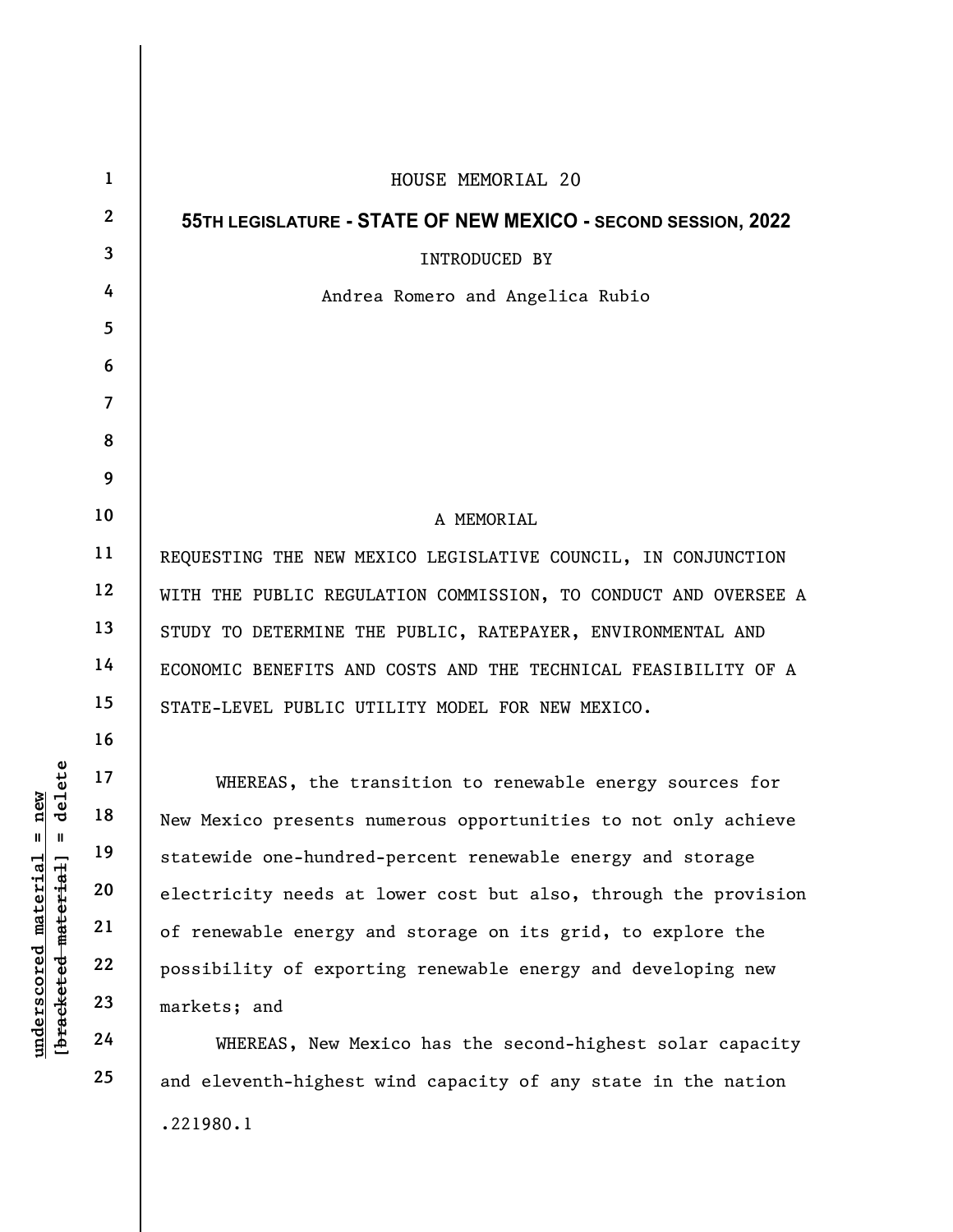and has the ability to deliver terawatts of energy to western states such as California and Arizona, which require a onehundred-percent clean energy supply by 2045; and

WHEREAS, the legislature established the New Mexico renewable energy transmission authority in 2007 to facilitate development of electric transmission and storage projects; and

WHEREAS, the New Mexico renewable energy transmission authority found that:

9 10 11 12 A. New Mexico has the potential to develop one hundred thirty-seven thousand megawatts of wind energy and eight hundred twenty-four thousand megawatts of solar energy on state trust and private lands;

B. the total investment in the development, construction and operation of new renewables and transmission ranges from nine billion three hundred million dollars (\$9,300,000,000) to eleven billion two hundred million dollars (\$11,200,000,000) through 2032; and

C. three thousand seven hundred development and construction jobs will be created by 2032, with eight hundred permanent jobs in the future; and

underscored material = new [bracketed material] = delete WHEREAS, in the 2021 regular legislative session, the New Mexico legislature passed Senate Bill 112, which created the sustainable economy task force and developed a plan to transition the state's economy from over-dependence on extractive industries; and

.221980.1

 $- 2 -$ 

1

2

3

4

5

6

7

8

13

14

15

16

17

18

19

20

21

22

23

24

25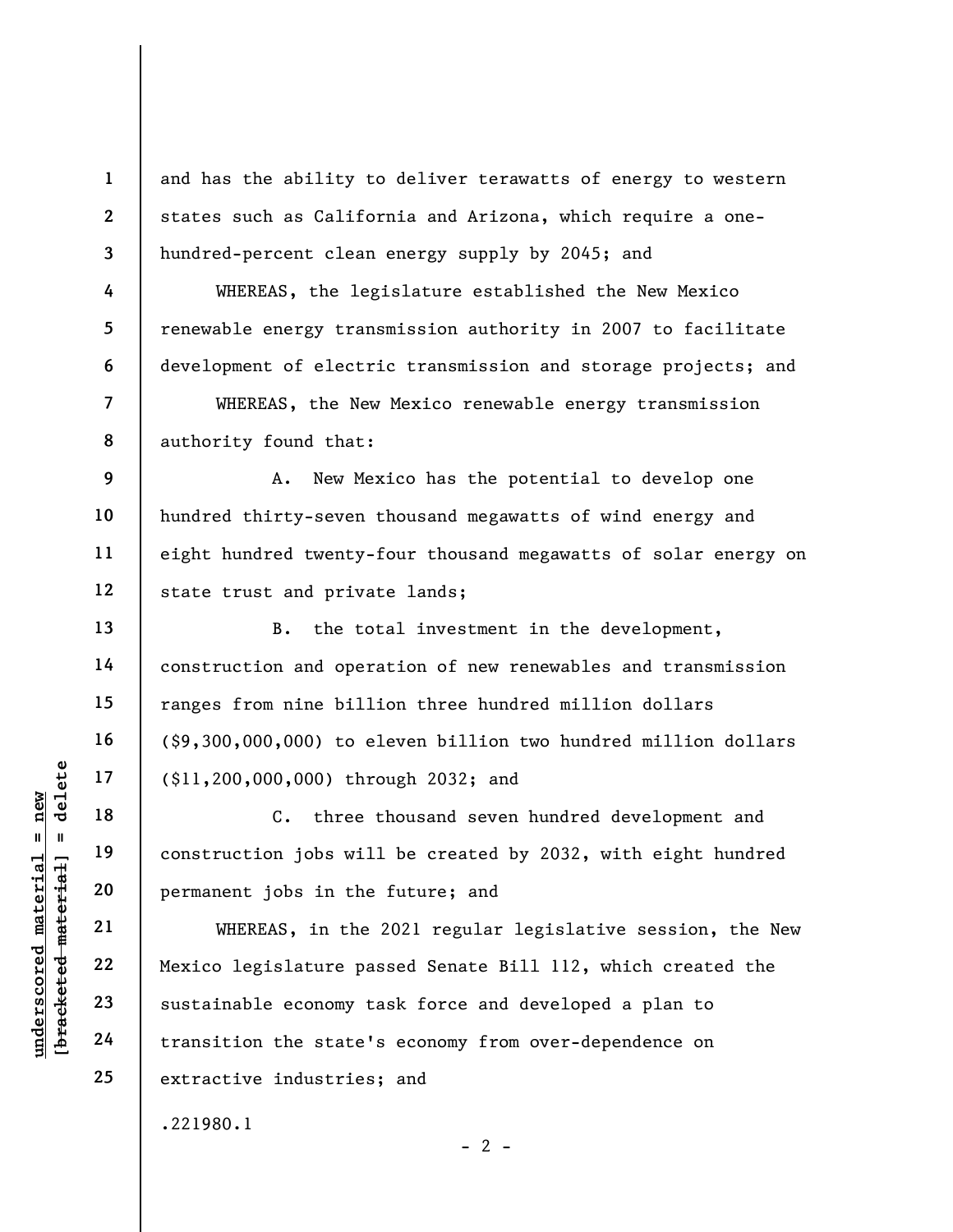WHEREAS, a workforce solutions department study overwhelmingly supports the diversification of the state's economy and recommends procurement of as much of the state's electricity from wind and solar energy as possible; and

WHEREAS, despite only ten percent of electricity in the United States coming from public power facilities, approximately forty percent of this electricity was generated from non-carbon-emitting sources; and

WHEREAS, public power utilities generate more than sixty billion dollars (\$60,000,000,000) in annual revenue and invest more than two billion dollars (\$2,000,000,000) annually directly back into their communities; and

WHEREAS, public power utilities invest this revenue back into their communities through payments in lieu of taxes, providing local jobs with great benefits, offering free or reduced-cost electric services and supporting local causes and charities;

UNDERTATIVES OF THE PORT 19<br>
UNDERTRESENTATIVES OF THE PORT 19<br>
UNDERTRESENTATIVES OF THE PORT 20<br>
THE PORT 22<br>
UNDERTRESENTATIVES OF THE PORT 22<br>
THE PORT 22<br>
In the renewable energy proj<br>
in this market may ge<br>
UNDERTRES NOW, THEREFORE, BE IT RESOLVED BY THE HOUSE OF REPRESENTATIVES OF THE STATE OF NEW MEXICO that the legislature recognize the immediate need to build and invest in large-scale renewable energy projects, the opportunity to become a leader in the renewable energy market and that immediate participation in this market may generate significant ongoing revenue for the state; and

> BE IT FURTHER RESOLVED that the New Mexico legislative .221980.1

> > $-3 -$

25

1

2

3

4

5

6

7

8

9

10

11

12

13

14

15

16

17

18

19

20

21

22

23

24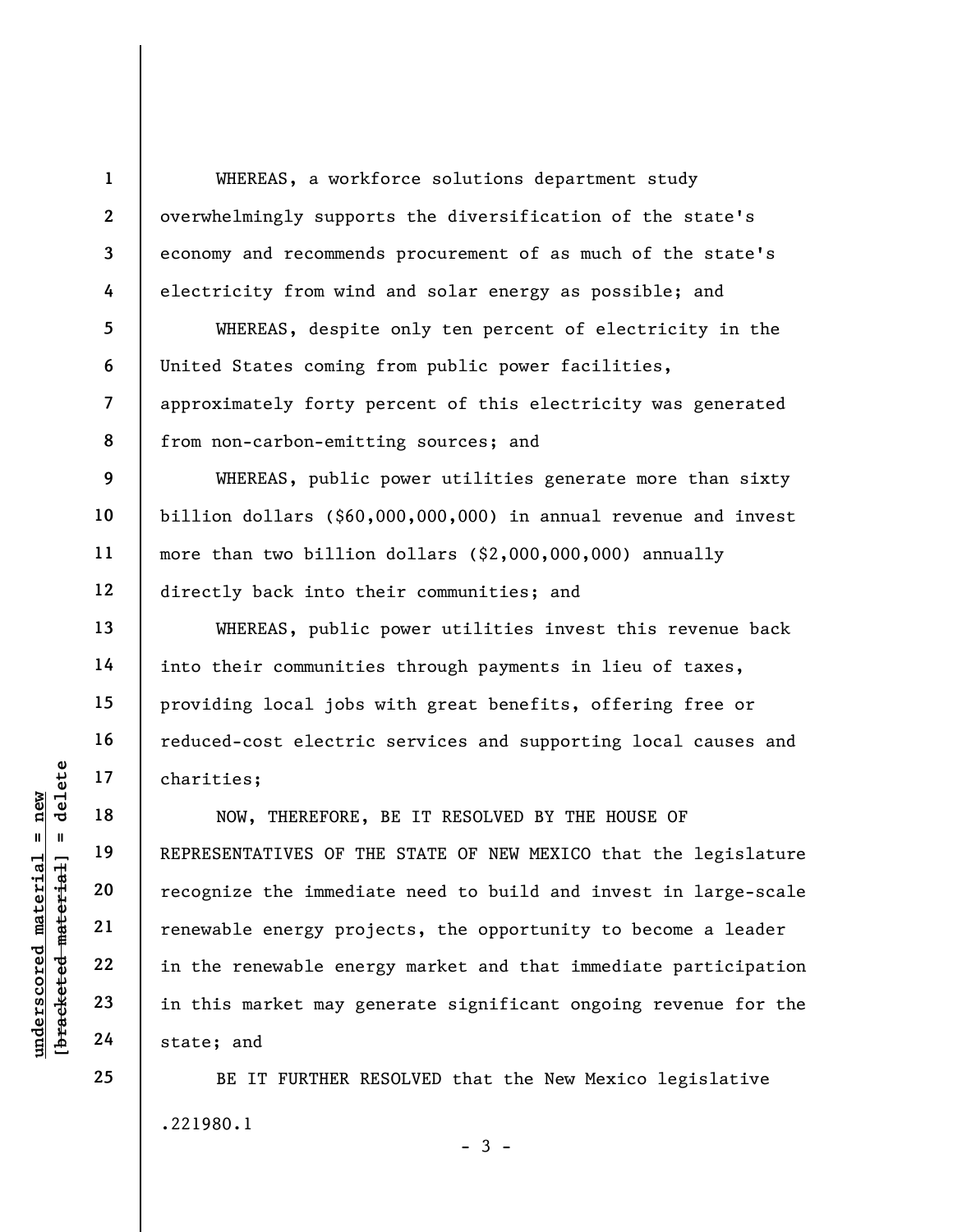council be requested to cooperate with the New Mexico public regulation commission to investigate, pursue discovery and continue regulation to evaluate and determine if public power ownership for New Mexico would result in a net public benefit; and

BE IT FURTHER RESOLVED that the New Mexico legislative council, in conjunction with the public regulation commission, conduct and oversee a study to determine the public, ratepayer, environmental and economic benefits and costs and the technical feasibility of a state-level public utility model for New Mexico; and

BE IT FURTHER RESOLVED that the study be requested to explore how best to deliver electricity to consumers in light of the technological changes in electricity supply devoted to the generation and delivery of renewable electricity; and

underscored material = new [bracketed material] = delete BE IT FURTHER RESOLVED that the public regulation commission and other stakeholders be requested to report to the legislative finance committee, the interim committee that hears topics related to water and natural resources and the interim committee that hears topics related to economic development and policy as to the progress of the study; define the potential viability of public power, including evaluation of the costs and benefits; identify best practices and lessons learned from other states' experiences in implementing public power or community choice energy; and define the best pathways for .221980.1

1

2

3

4

5

6

7

8

9

10

11

12

13

14

15

16

17

18

19

20

21

22

23

24

25

- 4 -